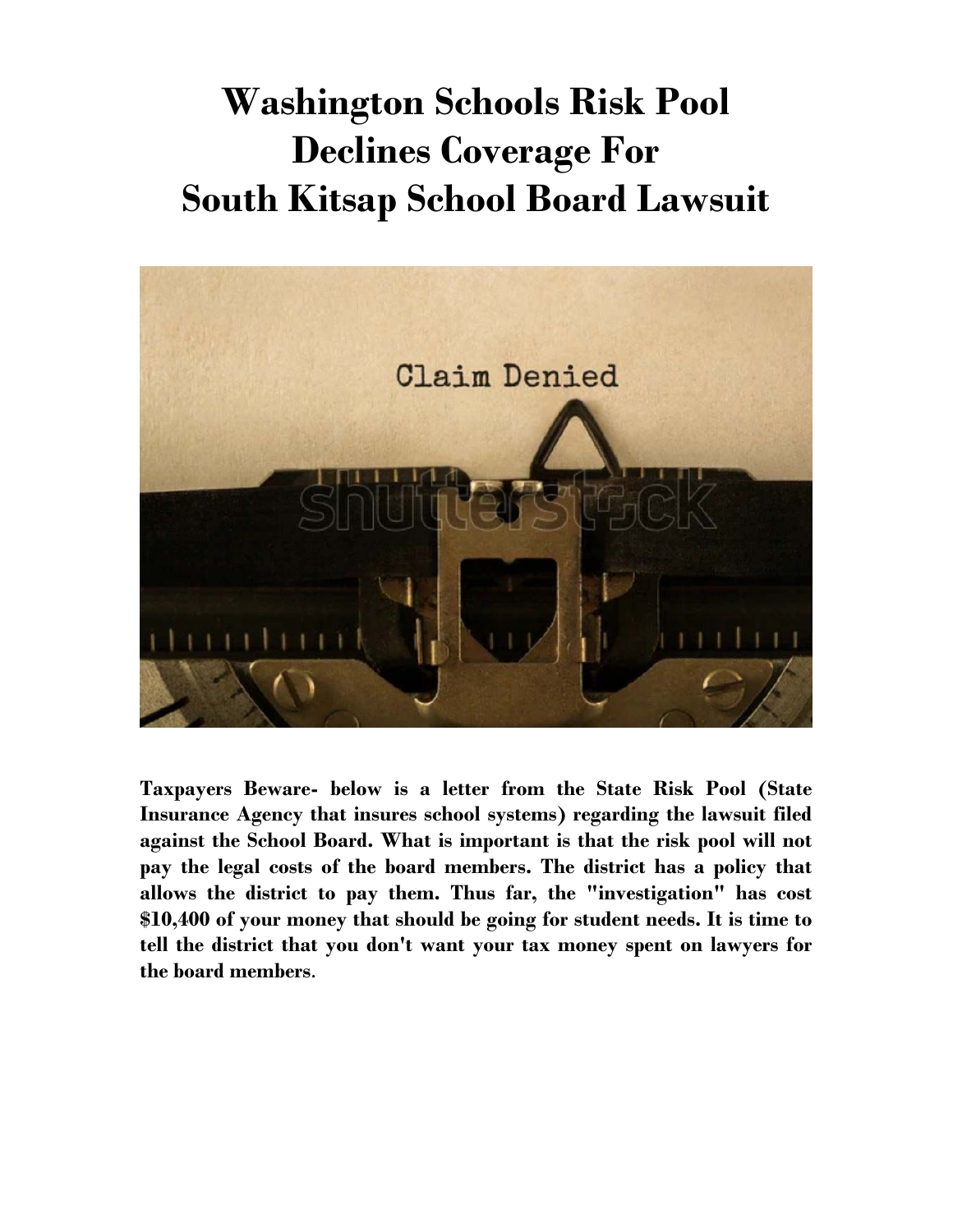

September 8, 2021

Tim Winter Superintendent South Kitsap School District 2689 Hoover Ave SE Port Orchard, WA 98366

Eric L. Gattenby President South Kitsap School Board 2689 Hoover Ave SE Port Orchard, WA 98366

| Re: | Member District                                      | $\ddot{\phantom{0}}$ | South Kitsap School District |
|-----|------------------------------------------------------|----------------------|------------------------------|
|     | Claim No.                                            |                      | 21-36799                     |
|     | Claimants                                            |                      | Jeffrey Daily                |
|     | Date of Loss                                         | $\ddot{\phantom{0}}$ | July 21, 2021                |
|     | Coverage Agreement :                                 |                      | #COV20-21                    |
|     | Jeffrey Daily v. South Kitsap School Board           |                      |                              |
|     | Kitsap County Superior Court, Case No. 21-2-01233-18 |                      |                              |

Dear Mr. Winter and Mr. Gattenby:

Washington Schools Risk Management Pool ("WSRMP") has reviewed the August 18, 2021 Complaint filed in the above-referenced lawsuit (the "Lawsuit") against the South Kitsap School Board (the Board") by Board member, Jeffrey Daily. The Lawsuit alleges that the Board failed to investigate a misconduct complaint against Board members brought by Mr. Daily, while simultaneously investigating frivolous allegations brought against Mr. Daily in a move to censure and ultimately remove him from office.

WSRMP has carefully reviewed Mr. Daily's allegations and is writing to respectfully decline to defend or indemnify the Board for the Lawsuit. The WSRMP Coverage Agreement covers the District's liability to pay "damages" because of "wrongful acts." In this case, however, the Complaint does not seek "damages," but instead requests non-monetary relief, which is not covered by the Coverage Agreement. Specifically, Mr. Daily requests that the court order the Board to: (1) reverse its decision declining to investigate the misconduct complaint brought by Mr. Daily and (2) amend its rules regarding the handling of such complaints. Because Mr. Daily does not seek damages, WSRMP must respectfully decline to provide coverage for this matter.

Because there is no coverage for the Board under the Coverage Agreement for this Lawsuit, WSRMP urges you to work with trusted counsel to protect the Board's interests.

After reviewing this letter, please let us know if you have any questions or would like to discuss these issues further.

## Mr. Daily's Allegations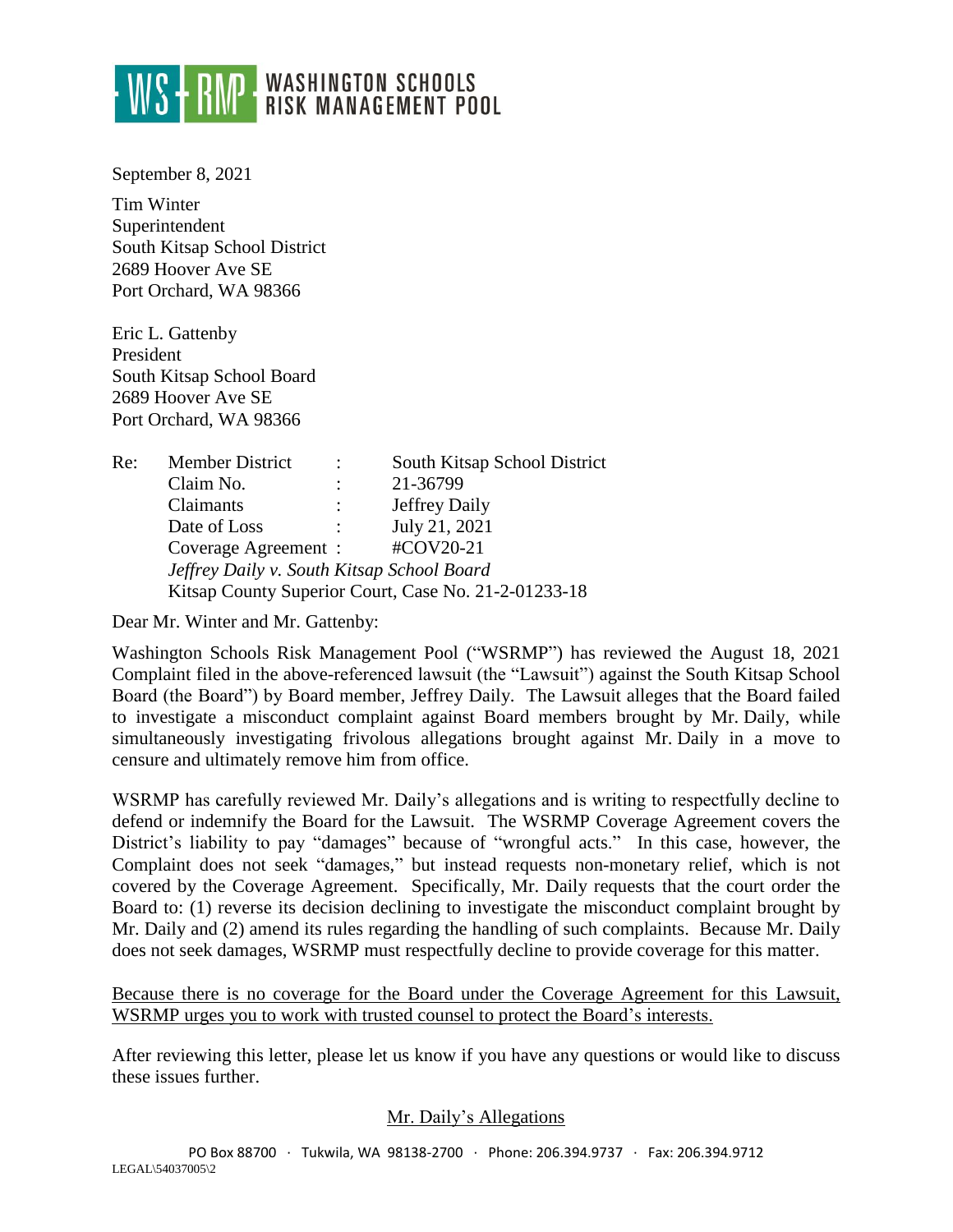## WS - RMP WASHINGTON SCHOOLS

According to the Complaint, Jeffrey Daily was elected as representative member of the Board in 2019. After entering office in 2020, Mr. Daily submitted written allegations regarding the misconduct of certain Board members to the Board President. Mr. Daily alleges that instead of the Board investigating or otherwise taking any action regarding Mr. Daily's allegations, the Board President allegedly found Mr. Daily "out of order" pursuant to a non-statutory procedural rule and "buried" Mr. Daily's complaint.

On July 21, 2021, Mr. Daily made a Motion for the Board to take action regarding his complaints of misconduct. Mr. Daily's Motion proposed: (1) acknowledging the allegations of misconduct; (2) that the Board President advise of the Board's response to the allegations; (3) referring the matter for investigation by a neutral outside investigator if an investigation had not already commenced; and (4) that allegations regarding the Board President's own misconduct be evaluated by an impartial outside investigator. The Board Vice President ruled the Motion "out of order" and the Board rejected it.

Mr. Daily alleges that the Board did not investigate his complaint, but instead investigated allegations against Mr. Daily that he alleges would not violate Board or District policy or the law even if proven true. Mr. Daily contends that the "District's Risk Pool" retained an investigator who produced a 180-page report concerning this investigation.<sup>1</sup> He further alleges that, as onestep towards his removal from office, Board members are planning a move to censure him based on the contents of that report.

Mr. Daily asserts that the Board policies governing misconduct are unclear, vague and incomplete and contain no guidance on how to submit a complaint to the Board and on what grounds a complaint will be investigated. Mr. Daily contends these policies provide a method for collusion, violate RCW 42.52.200, and must be replaced with policies that are consistent with the law on ethics in public service in RCW Ch. 28A.645. Mr. Daily also asks the court for judgment mandating that the Board investigate his misconduct complaint and requests leave to seek a temporary restraining order/preliminary injunction staying the Board's process of censure against him on the grounds that filing his appeal will accelerate the Board's alleged retaliatory censure process, leading to his removal from office.

WSRMP understands that the allegations in the Complaint are allegations only, and that the allegations are unproven and may be untrue, incomplete, or exaggerated. WSRMP has reached no conclusion as to the truthfulness of any of Mr. Daily's allegations and summarizes them here for the purpose of explaining the available coverage.

## The Complaint Does Not Trigger Coverage Under WSRMP's Coverage Agreement

WSRMP's Coverage Agreement provides coverage for the District's legal liability for "damages" as a result of "wrongful acts," which are defined to include any actual or alleged error, misstatement, misleading act or statement, or any omission, or a series of related acts. "Damages" means a monetary judgment or settlement, and does not include fines, statutory penalties, or restitution or return of unjust enrichment. "District," as used in the Errors and Omissions Liability Coverage, includes the Member School District and its elected and appointed officials and boards for actions within the course and scope of their official duties.

 $\overline{a}$ 

PO Box 88700 ∙ Tukwila, WA 98138-2700 ∙ Phone: 206.394.9737 ∙ Fax: 206.394.9712 LEGAL\54037005\2 <sup>1</sup> As you may recall, WSRMP previously extended *discretionary* coverage to the District for this investigation.